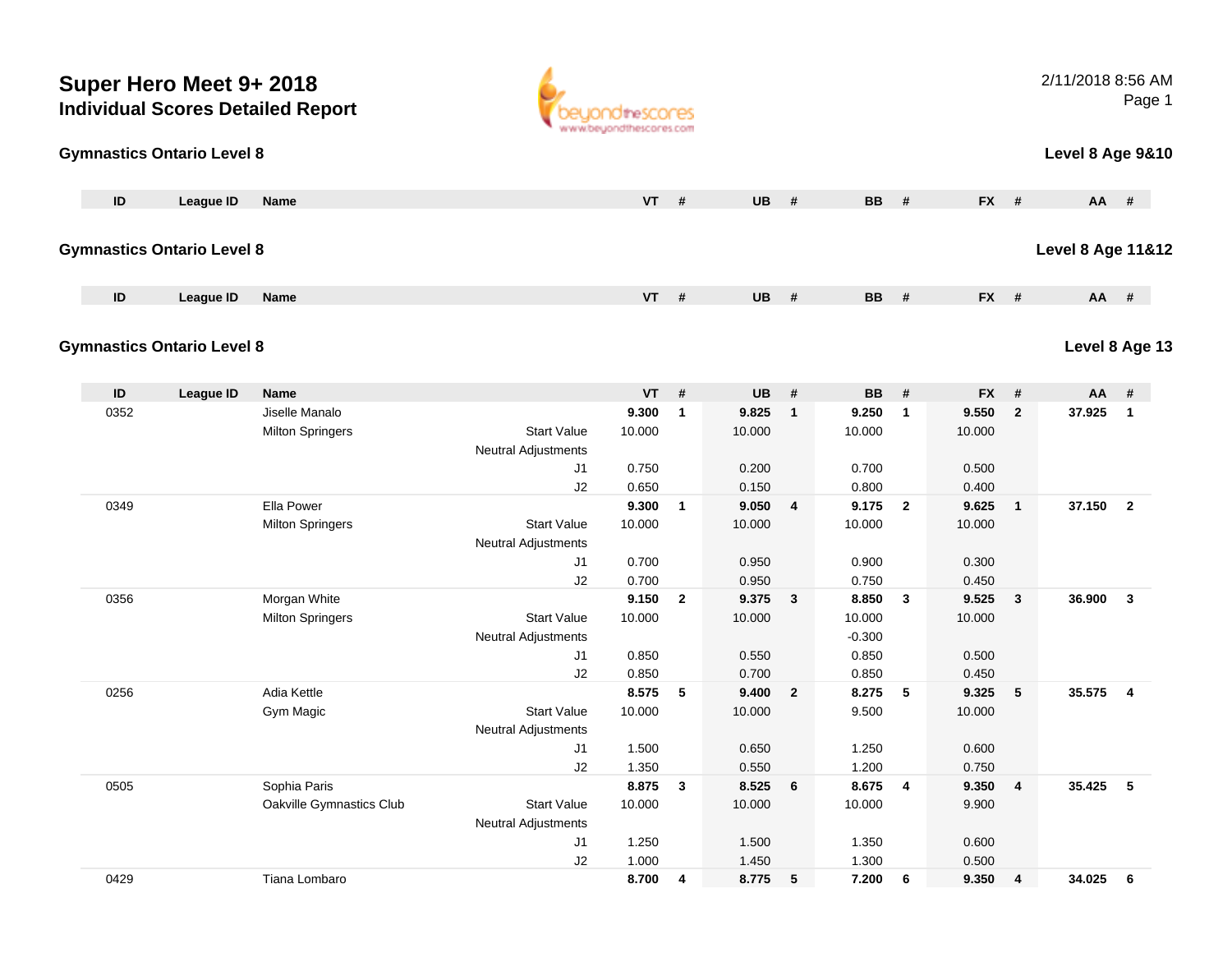## **Super Hero Meet 9+ 2018Individual Scores Detailed Report**



2/11/2018 8:56 AMPage 2

|      | <b>Ultimate Gymnastics</b> | <b>Start Value</b><br><b>Neutral Adjustments</b> | 9.800                             | 10.000 | 9.500           | 10.000    |              |
|------|----------------------------|--------------------------------------------------|-----------------------------------|--------|-----------------|-----------|--------------|
|      |                            | J1                                               | 1.150                             | 1.100  | 2.400           | 0.600     |              |
|      |                            | J2                                               | 1.050                             | 1.350  | 2.200           | 0.700     |              |
| 0257 | Kristen Maynard            |                                                  | X.XXX<br>$\overline{\phantom{a}}$ | 8.450  | X.XXX<br>$\sim$ | $X.XXX$ - | 8.450<br>- 7 |
|      | Gym Magic                  | <b>Start Value</b>                               |                                   | 10.000 |                 |           |              |
|      |                            | <b>Neutral Adjustments</b>                       |                                   |        |                 |           |              |
|      |                            | J1                                               |                                   | 1.600  |                 |           |              |
|      |                            | J <sub>2</sub>                                   |                                   | 1.500  |                 |           |              |

## **Gymnastics Ontario Level 8**

| ID   | League ID | <b>Name</b>             |                            | $VT$ # |                          | <b>UB</b>    | #                        | <b>BB</b> | #                        | <b>FX</b> | #                        | <b>AA</b> | #                        |
|------|-----------|-------------------------|----------------------------|--------|--------------------------|--------------|--------------------------|-----------|--------------------------|-----------|--------------------------|-----------|--------------------------|
| 0351 |           | Mikaela Mendoza         |                            | X.XXX  | $\overline{\phantom{a}}$ | <b>X.XXX</b> | $\overline{\phantom{a}}$ | X.XXX     | $\overline{\phantom{a}}$ | X.XXX     | $\overline{\phantom{a}}$ | 0.000     | $\overline{\phantom{a}}$ |
| 0216 |           | Sarah Gantlett          |                            | 9.050  | 3                        | 9.400        | 3                        | 9.225     | $\overline{1}$           | 9.625     | $\mathbf{1}$             | 37.300    | -1                       |
|      |           | Forest City Gym Club    | <b>Start Value</b>         | 10.000 |                          | 10.000       |                          | 10.000    |                          | 10.000    |                          |           |                          |
|      |           |                         | <b>Neutral Adjustments</b> |        |                          |              |                          |           |                          |           |                          |           |                          |
|      |           |                         | J1                         | 0.950  |                          | 0.650        |                          | 0.700     |                          | 0.400     |                          |           |                          |
|      |           |                         | J2                         | 0.950  |                          | 0.550        |                          | 0.850     |                          | 0.350     |                          |           |                          |
| 0339 |           | Ainsley Wisson          |                            | 9.175  | $\mathbf{2}$             | 9.500        | $\overline{2}$           | 9.225     | $\overline{\mathbf{1}}$  | 9.400     | -4                       | 37.300    | $\mathbf 1$              |
|      |           | <b>Milton Springers</b> | <b>Start Value</b>         | 10.000 |                          | 10.000       |                          | 10.000    |                          | 10.000    |                          |           |                          |
|      |           |                         | Neutral Adjustments        |        |                          |              |                          |           |                          |           |                          |           |                          |
|      |           |                         | J1                         | 0.850  |                          | 0.550        |                          | 0.800     |                          | 0.600     |                          |           |                          |
|      |           |                         | J2                         | 0.800  |                          | 0.450        |                          | 0.750     |                          | 0.600     |                          |           |                          |
| 0341 |           | Laura Mogilnicki        |                            | 9.200  | 1                        | 9.500        | $\overline{2}$           | 8.975     | $\overline{2}$           | 9.475     | $\overline{\mathbf{3}}$  | 37.150    | $\overline{2}$           |
|      |           | <b>Milton Springers</b> | <b>Start Value</b>         | 10.000 |                          | 10.000       |                          | 10.000    |                          | 10.000    |                          |           |                          |
|      |           |                         | Neutral Adjustments        |        |                          |              |                          |           |                          |           |                          |           |                          |
|      |           |                         | J <sub>1</sub>             | 0.800  |                          | 0.500        |                          | 1.050     |                          | 0.650     |                          |           |                          |
|      |           |                         | J2                         | 0.800  |                          | 0.500        |                          | 1.000     |                          | 0.400     |                          |           |                          |
| 0082 |           | Anna Kistulinec         |                            | 9.050  | 3                        | 9.675        | $\mathbf{1}$             | 8.325     | $\mathbf{3}$             | 9.575     | $\overline{\mathbf{2}}$  | 36.625    | 3                        |
|      |           | Blenheim-Kent           | <b>Start Value</b>         | 10.000 |                          | 10.000       |                          | 9.500     |                          | 10.000    |                          |           |                          |
|      |           |                         | <b>Neutral Adjustments</b> |        |                          |              |                          |           |                          |           |                          |           |                          |
|      |           |                         | J1                         | 0.950  |                          | 0.300        |                          | 1.150     |                          | 0.350     |                          |           |                          |
|      |           |                         | J2                         | 0.950  |                          | 0.350        |                          | 1.200     |                          | 0.500     |                          |           |                          |

**Level 8 Age 15**

**Level 8 Age 14**